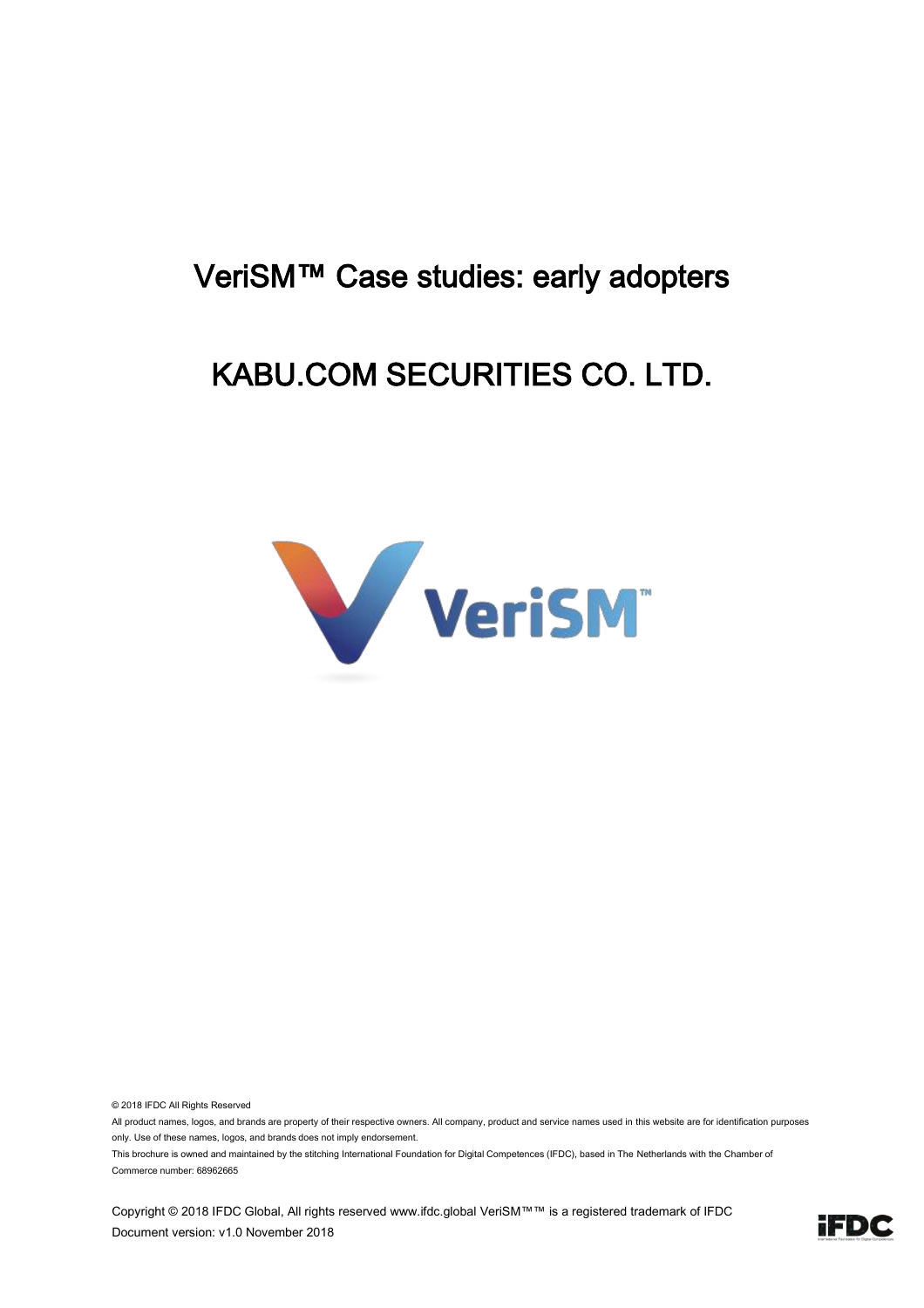## Introduction

This case study examines how VeriSM™ is being used at Kabu.com, a financial organization from Japan. This case study, based on an interview with mr. Toda, the project leader, explains some additional steps including Inception and Reflection that may be of interest to readers.

## About Kabu.com

Kabu.com Securities Co. Ltd is an online stock trading and foreign exchange (FX) trading organization, part of the Mitsubishi UFJ Financial Group (MUFG). It was founded in November 1999, employs 120 people and had a revenue of \$217 million USD (profit \$54.86 million USD) in 2018.

## **Context**

The organization's aim is to enter a new market for virtual currency (Crypto- Currency) such as Bit Coin. They are targeting new customers and want to attract a new customer segment of 20-30 year olds. The majority of the existing customer base is aged 40 to 50.

They also plan to develop 'MUFG Coin' in the future. (Mitsubishi UFJ Financial Group had announced the "MUFG Coin Crypto-Currency" will launch in 2018.)



© 2018 IFDC All Rights Reserved

All product names, logos, and brands are property of their respective owners. All company, product and service names used in this website are for identification purposes only. Use of these names, logos, and brands does not imply endorsement.

This brochure is owned and maintained by the stitching International Foundation for Digital Competences (IFDC), based in The Netherlands with the Chamber of Commerce number: 68962665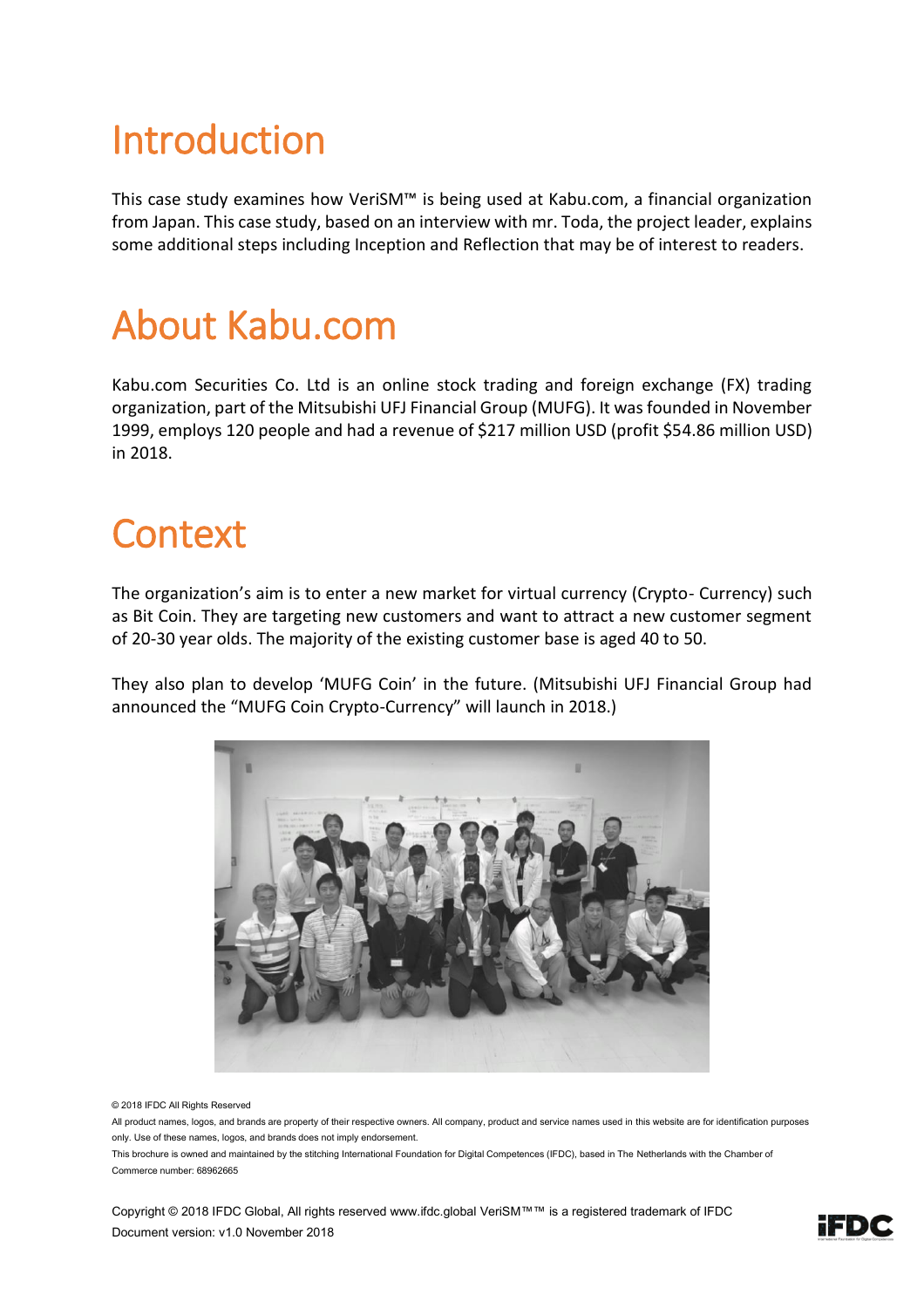# Preparing for the digital transformation

The team followed a process that included these steps:

- **EXECUTE:** Summarize the existing business model and create plan;
- Carry out a SWOT analysis;
- Redefine the business model and IT services;
- **E** Carry out a planning session;
- **•** Create a minimum viable process and value stream map;
- **•** Create user stories;
- Continue to deliver via DevOps.



### VeriSM™ and DevOps

The Figure above shows the relationship between DevOps and VeriSM™ in this model. Combined with VeriSM™, DevOps 2.0 creates various PDCA cycles in the process and support Define, Produce, Provide, and Respond in the VeriSM™ model.

© 2018 IFDC All Rights Reserved

This brochure is owned and maintained by the stitching International Foundation for Digital Competences (IFDC), based in The Netherlands with the Chamber of Commerce number: 68962665

All product names, logos, and brands are property of their respective owners. All company, product and service names used in this website are for identification purposes only. Use of these names, logos, and brands does not imply endorsement.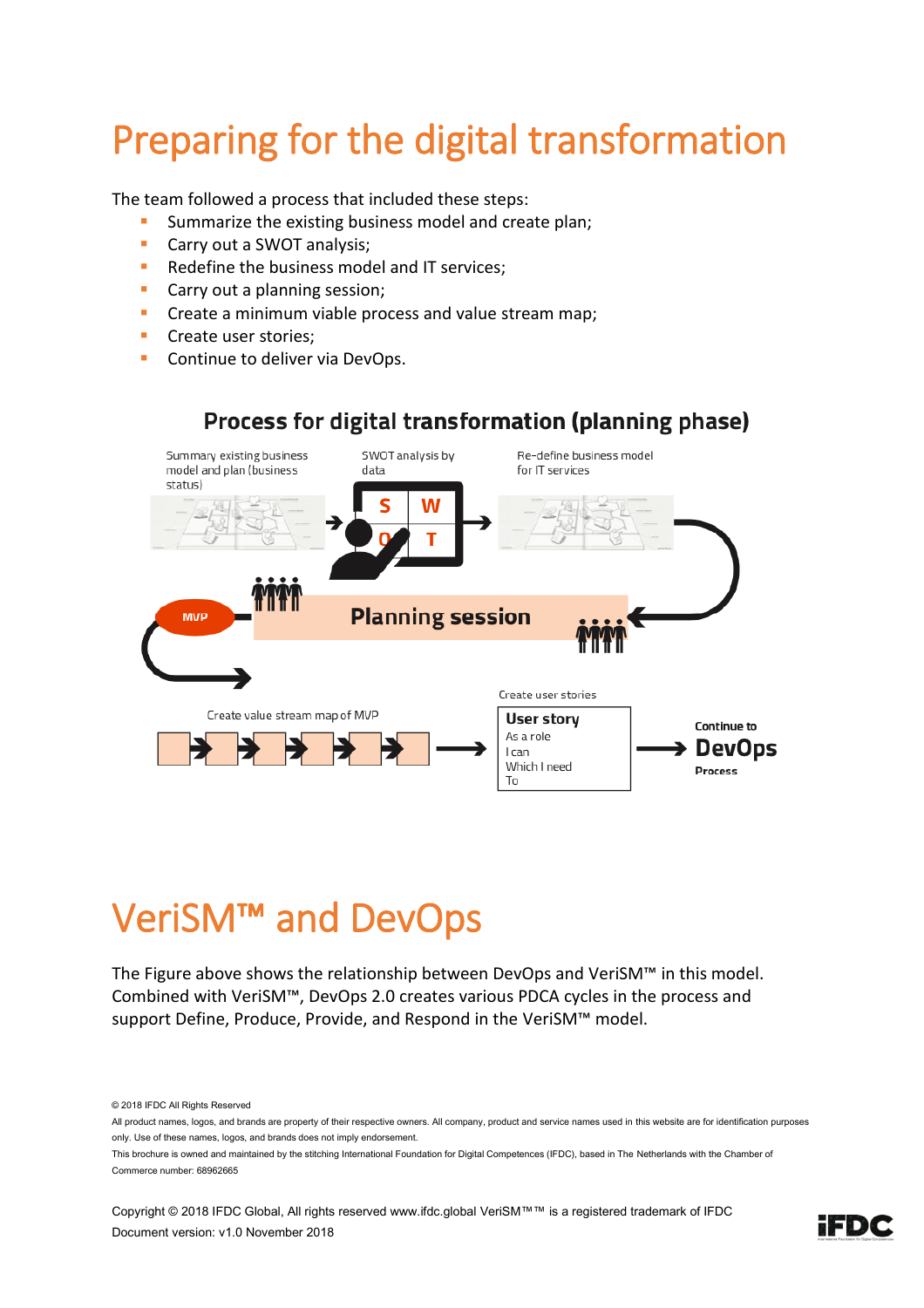## Planning phase

During the planning phase, the Management Mesh needed to be defined. The Management Mesh is a key factor to manage quality and EOL (End of Life) of the service. To manage the Management Mesh effectively, the team set up Obeya. Obeya (large room) is a concept from the Toyota Production System (TPS). It is aimed at gathering all required information/data and visualizing it in one place to make decisions quickly. This way, every stakeholder can easily access related information. Usually Obeya displays information/data posts on a wall and then updates information/data every day. This is truly decision making by Genchi-Genbutsu (existing facts).

The team set two levels of Obeya, one at the strategic level for the business and another one at the operational level to visualize all the activities within the VeriSM™ model.

"We recommend holding a planning session for developing a plan and gaining consensus among stakeholders."

The planning session should involve business staff, the product owner, development(Agile) team, operations team, DevOps engineer team (infrastructure), technology advisor(s) and governance and security specialist(s). The outputs from the planning session are the definition of the Management Mesh, a value stream map for the minimum viable product (MVP), user stories, criteria for EOL, and service levels. The team applied 'Customer Planning Session' (defined by IBM) practices for the planning session. This was a controlled discussion facilitated by the session leader.

This was a key activity for this project. Since we hadn't had enough time to deploy the new service, we needed to ensure a good understanding of the business, project and new IT service across the stakeholders. We needed to achieve complete consensus for moving quickly and avoid rework. OBEYA helped to visualize all existing information, enabling us to make decisions promptly. Another benefit of OBEYA, was it provided a good approach for managing the Management Mesh in VeriSM™ and monitoring the status (progress and problems) of each stage all at the same time (Define, Produce, Provide, and Respond).

© 2018 IFDC All Rights Reserved

This brochure is owned and maintained by the stitching International Foundation for Digital Competences (IFDC), based in The Netherlands with the Chamber of Commerce number: 68962665

All product names, logos, and brands are property of their respective owners. All company, product and service names used in this website are for identification purposes only. Use of these names, logos, and brands does not imply endorsement.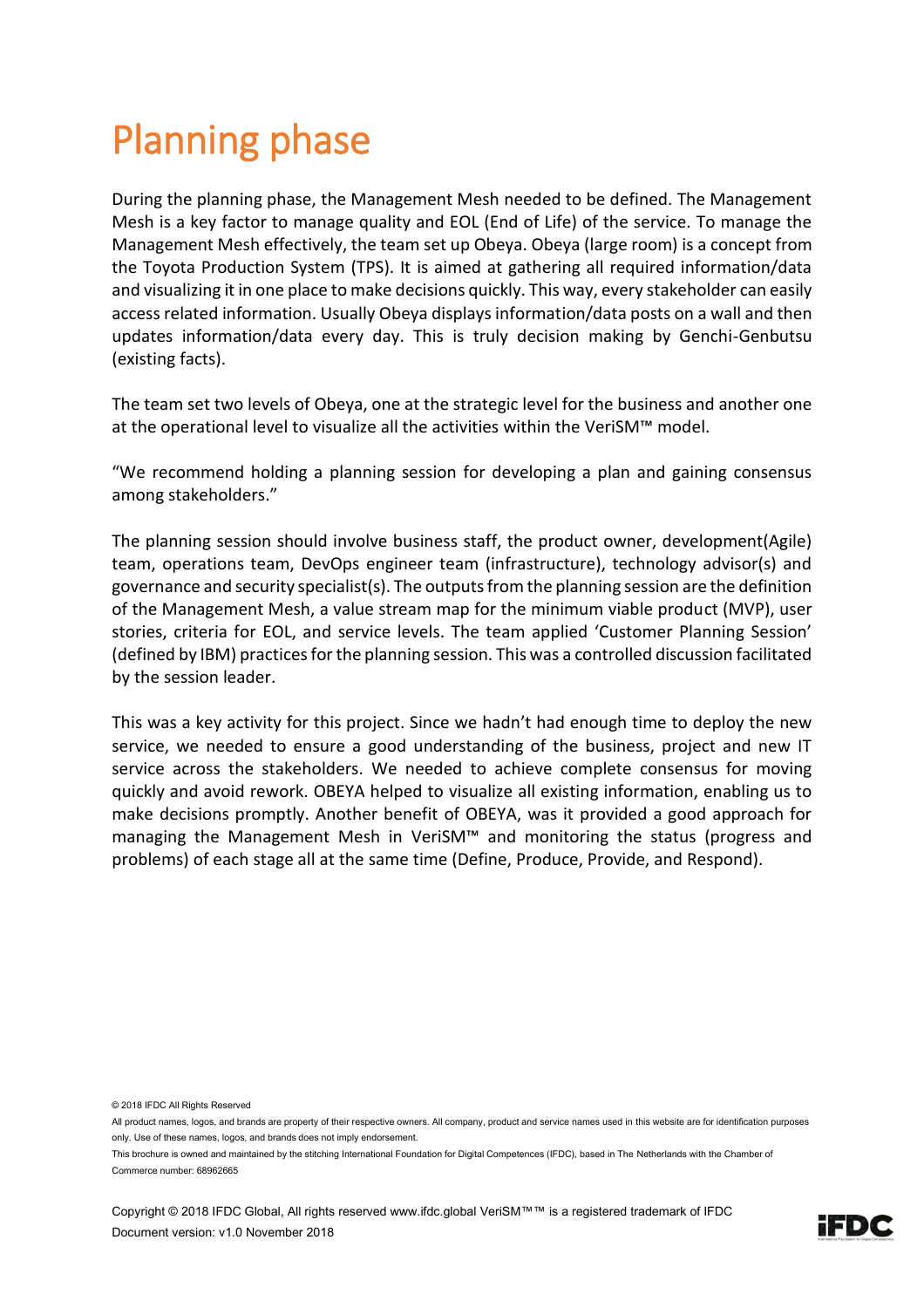## Project timeline

The project progressed well. These major activities in each month are shown below:

- April 2018:
	- o Project kick-off April 1st;
	- o Generate new business model;
	- o Define business model for new business(Bit-Coin);
	- o Approve the project budget;
	- o Review and define governance;
	- o Review and define Service Management Principles;
	- o Plan for planning session;
	- o Prepare for the planning session;
	- o Gather data;
	- o Collate documents;
- May 2018:
	- $\circ$  Hold two-day planning session on May 11 and 12;
	- o Share and ensure a clear understanding of the business environment, business strategy and business model;
	- o Define personas (2types);
	- o Arrange requirements from users;
	- o Define architecture drivers;
	- o Define the four factors of the Management Mesh;
	- o Define the value stream map and user stories;
	- o Define core process for new system;
	- o Define the criteria for EOL;
	- o Create and agree the service levels;
	- o Set up Obeya;
	- o Develop;
- June 2018:
	- o Develop;
	- o Test and deploy;
	- o Release of phase 1 on July1st.

© 2018 IFDC All Rights Reserved

All product names, logos, and brands are property of their respective owners. All company, product and service names used in this website are for identification purposes only. Use of these names, logos, and brands does not imply endorsement.

This brochure is owned and maintained by the stitching International Foundation for Digital Competences (IFDC), based in The Netherlands with the Chamber of Commerce number: 68962665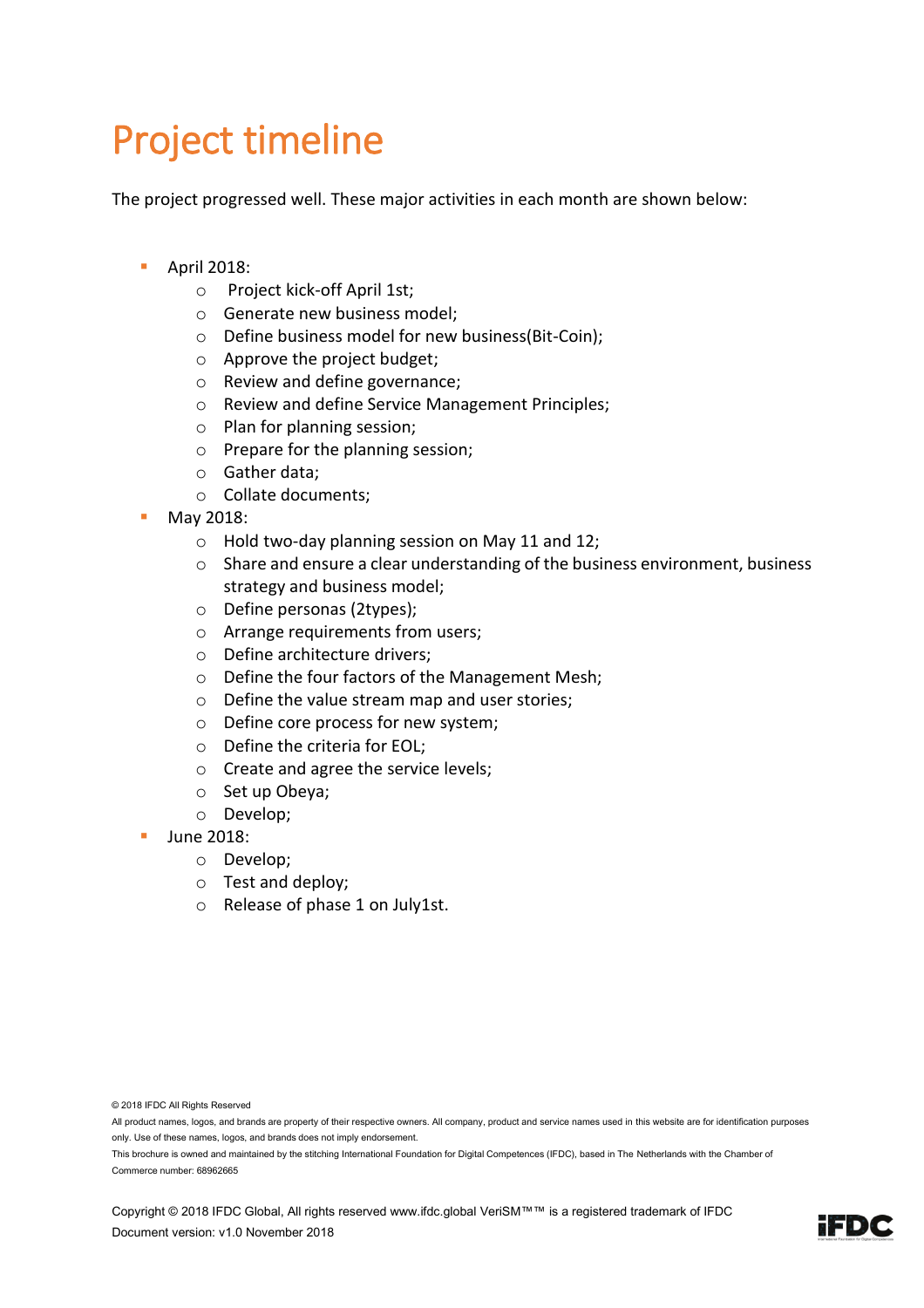## Align the project to the VeriSM™ model

Planning phase (VeriSM™: Define) April 2018

- **•** Create business model and strategy:
	- o Establish market status and position;
	- o Define target business model and story;
	- o Identify targeted customers or users;
	- o Undertake SWOT analysis of the business;
	- o Determine required total budget or resources;
	- o Determine required release date and estimated EOL;
- Define requirements for IT services:
	- o Define target user journey;
	- o Develop target business process (value stream map);
	- o Define personas for two typical users.

## 2-day planning session

- **Design IT services;**
- **•** Define architecture drivers:
	- o High-level functionality;
	- o Technical constraints;
	- o Business constraints;
	- o Quality attribute requirements

# Design rough sketch of the IT service

- Define the Management Mesh for VeriSM™;
- Re-define value stream map;
- Create user stories.

© 2018 IFDC All Rights Reserved

This brochure is owned and maintained by the stitching International Foundation for Digital Competences (IFDC), based in The Netherlands with the Chamber of Commerce number: 68962665

All product names, logos, and brands are property of their respective owners. All company, product and service names used in this website are for identification purposes only. Use of these names, logos, and brands does not imply endorsement.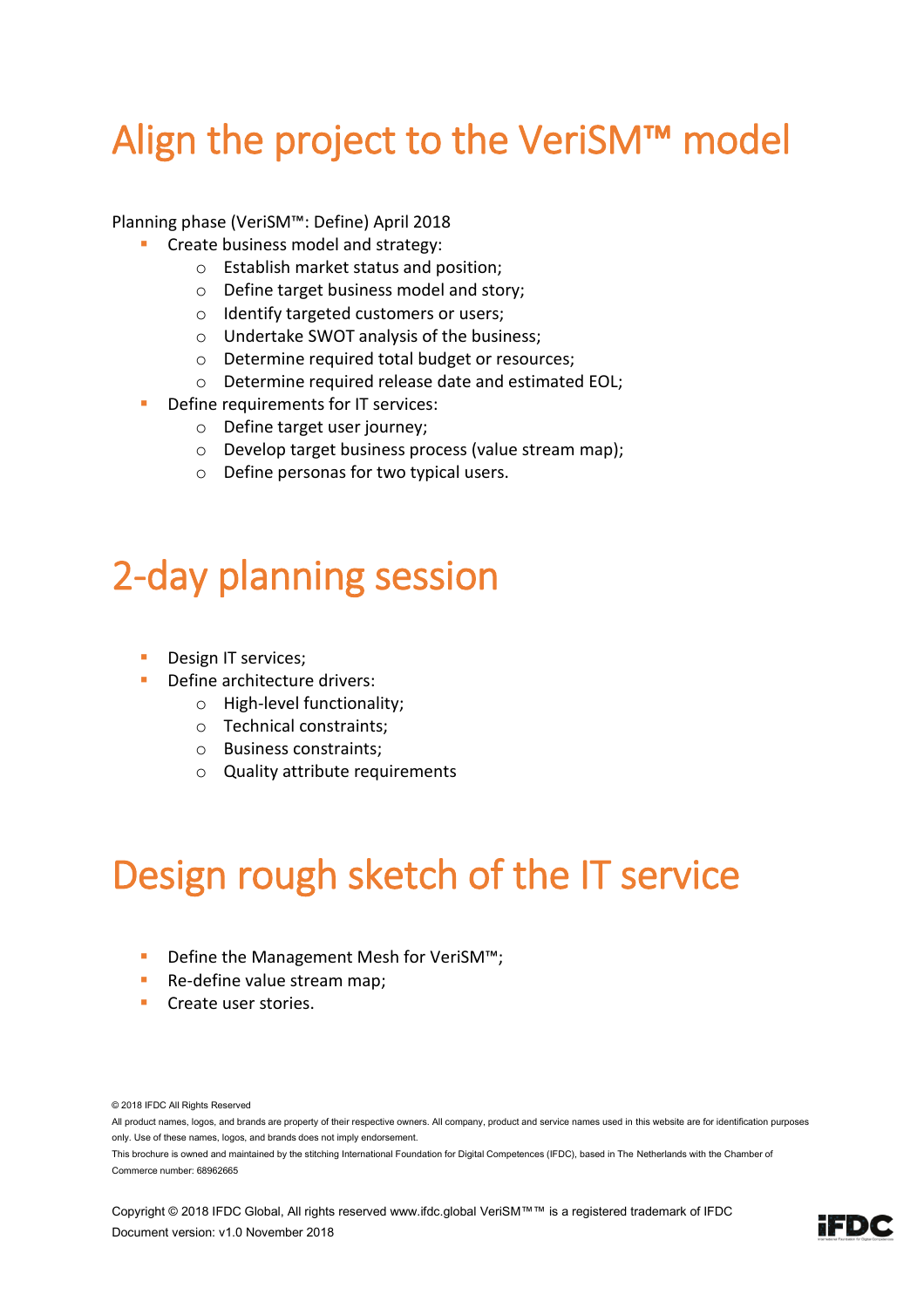## Development phase (Produce and Provide in VeriSM™) May, June 2018

'Produce' and 'Provide' processes are really the same as the DevOps process. We added one more process before the 'Produce' process, which is 'Inception'. The goal of this additional process is to prepare development work faster and quicker. The 'Produce' process strictly applies the basics of Scrum and extreme programming (XP) practices, and all tasks should be small and equally sized. This is the key success factor for faster and quicker development work.

The main workflow for the 'Provide' process is really the deployment pipeline. It should operate as single steady stream, aligned to the Toyota Production System (TPS). Again, smaller and equally sized tasks are a key success factor for smooth operation of the deployment pipeline as well.

### Inception stage

- Review and arrange product backlogs;
	- o Finalize user stories;
	- o Set priority;
- **EXECUTE:** Breakdown into small tasks;
	- o Create sprint backlogs;
	- o Define 1 hour-tasks;
- **·** Final setup for DevOps infrastructure.

Roles include the service master (product owner), development (Scrum) team and DevOps engineers, working together collaboratively.

### Produce stage

- 2 weeks (10 days) as print, with 4 engineers per team;
- Develop the core process for the services (MVP) in 3 sprints.

This brochure is owned and maintained by the stitching International Foundation for Digital Competences (IFDC), based in The Netherlands with the Chamber of Commerce number: 68962665

<sup>© 2018</sup> IFDC All Rights Reserved

All product names, logos, and brands are property of their respective owners. All company, product and service names used in this website are for identification purposes only. Use of these names, logos, and brands does not imply endorsement.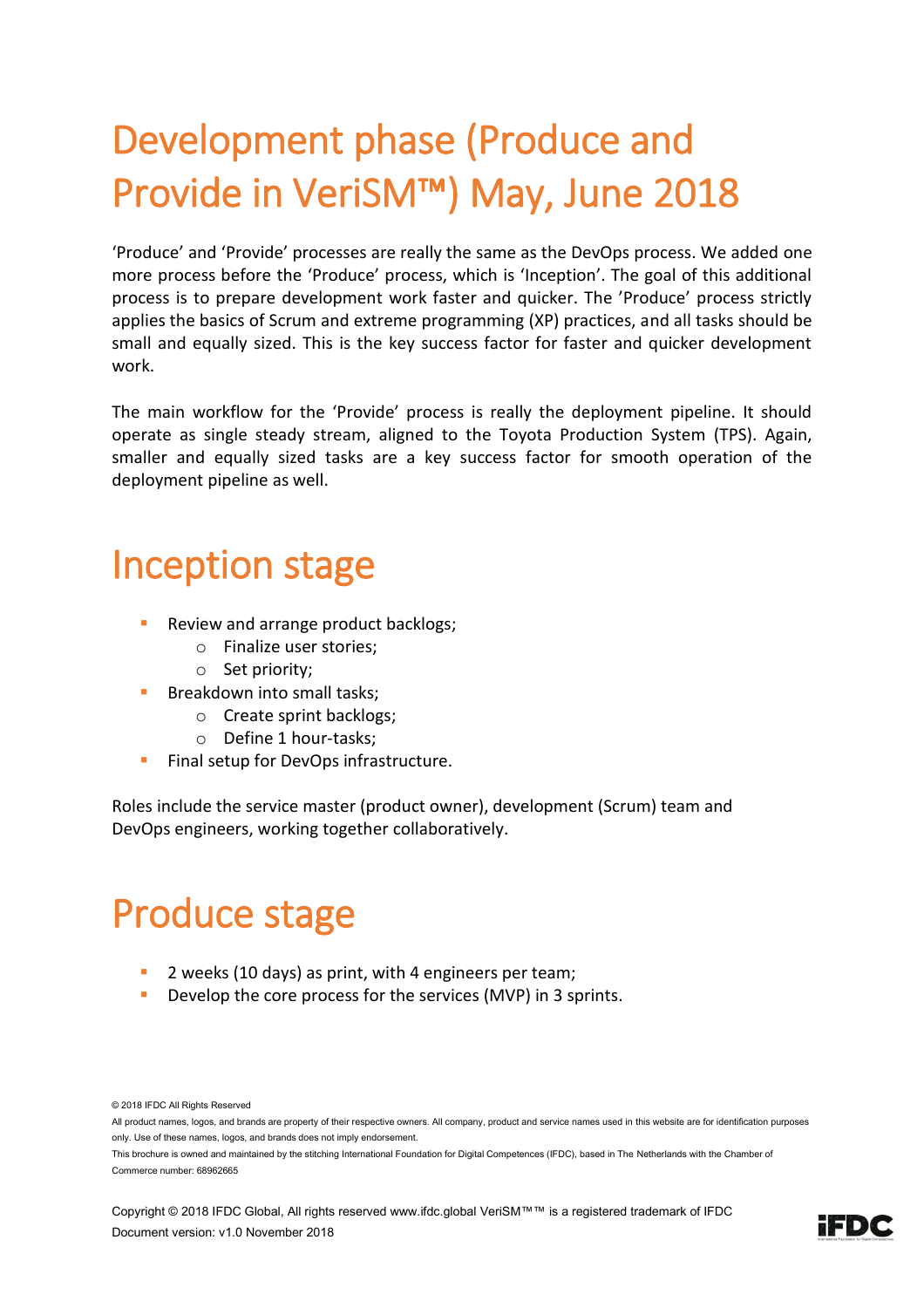## Provide stage

- Operate deployment pipeline manually, as a tentative plan;
- **EXTED Integrate into existing proof of concept (POC) and enhance POC capability (support** social networking service);
- Enhancement or Adjustment Phase (Respond in VeriSM™) operates from July 2018
- onwards.

### Respond stage

- POC communicates with customers by SMS, not phone;
- Record customer feedback, sort and organize by week;
- **·** Share failure information;
- Update POC's KPT (Keep [good things], Problem [bad things], and Try [countermeasure]) board daily;
- **E** Analyze customer experience;
- **E** Review value of the service provided to consumers (consumer satisfaction);
- **•** Create any changes required based on the product backlog and give them to the service master.

## Reflection stage

- **E** Update KPT board in Obeya weekly and undertake counter measures defined by daily activities;
- Hold weekly Obeya meetings and share all status changes, supported by facts, making decisions quickly;
- Review Management Mesh to identify EOL.

In the Respond process, KPT is an important practice, using feedback from customers to drive staff to think about effective actions to adapt to their needs. KPT is easy and a powerful tool for reflection which was taken from Japanese Agile engineers.

We added one more process after the 'Respond' stage, which is a 'Reflection' process. The goals for this process are to manage EOL for the service and to review each element of the Management Mesh. We added one more process after the 'Respond' stage, which is a 'Reflection' process. The goals for this process are to manage EOL for the service and to review each element of the Management Mesh.

© 2018 IFDC All Rights Reserved

All product names, logos, and brands are property of their respective owners. All company, product and service names used in this website are for identification purposes only. Use of these names, logos, and brands does not imply endorsement.

This brochure is owned and maintained by the stitching International Foundation for Digital Competences (IFDC), based in The Netherlands with the Chamber of Commerce number: 68962665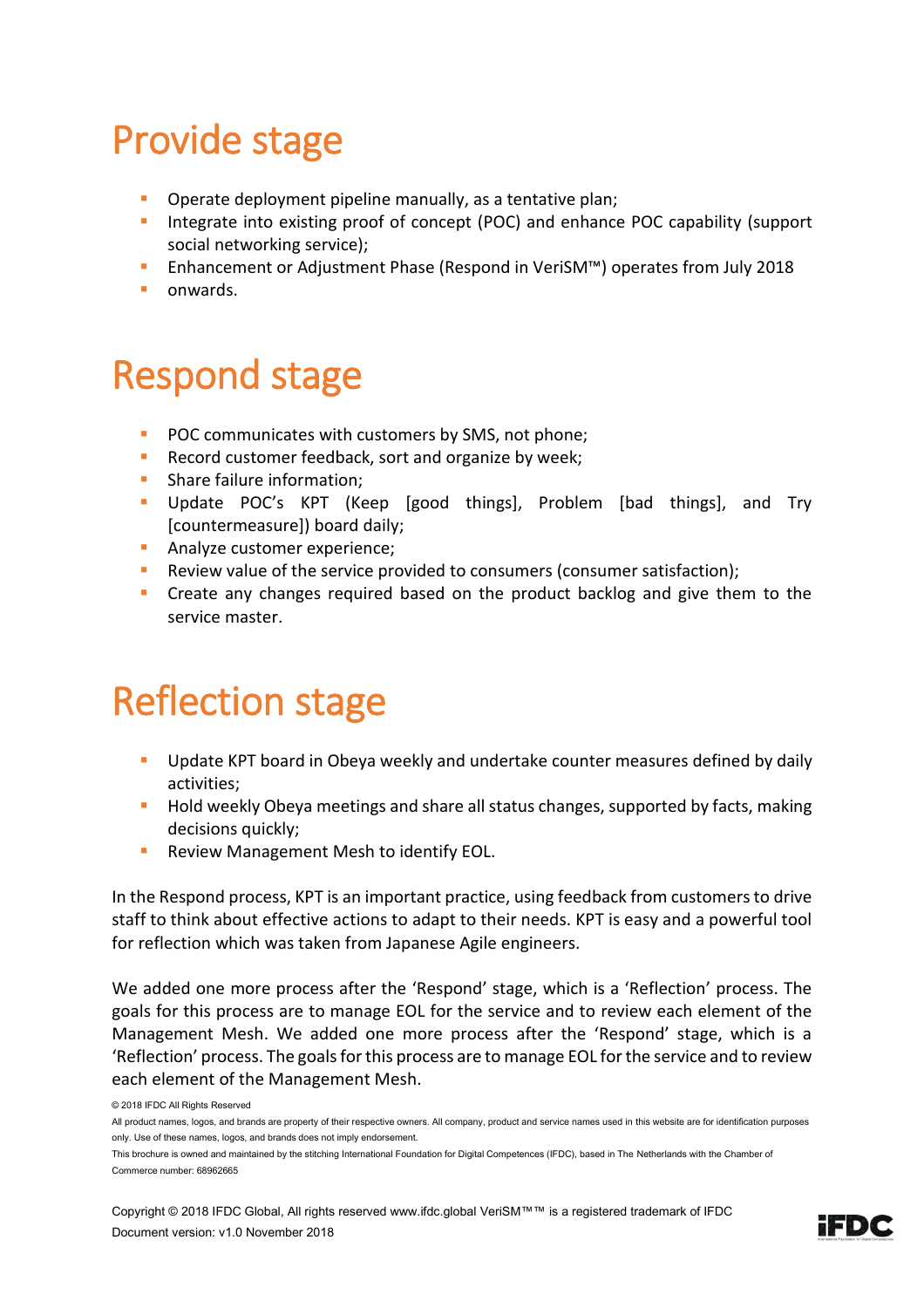From my experience, the Management Mesh should be operated via Obeya, because it makes it easy to review each element of the Management Mesh and adapt to the existing situation. I think Produce, Provide and Respond are small PDCA cycles within VeriSM™, keeping services effective. On other hand, the goal of the 'Reflection' process is to build a larger PDCA cycle in the VeriSM™ model to manage the Management Mesh and the whole project/business. Therefore, Obeya provides a best practice to manage the Management Mesh in VeriSM™.

## The Management Mesh

We've defined our Management Mesh for the project as shown in the Figure available below.

The defined elements of the Management Mesh include:

- The business environment and emerging technologies, these two factors affect EOL decisions – watch their status carefully;
- Resources, which are easy to manage, because when you implement Agile concepts in your organization, resources are already addressed;
- Management practices, which address speed-to-delivery or faster operations.

#### **Management Mesh (defined)**

#### (Business environment)

(Resources for 1<sup>st</sup> Step)

Service master (Product owner) Supporting staff for PO-

Process master (Scrum Master)

Period: 8 weeks (release on July 1<sup>st</sup>)

Total budget: 200k\$

DevOps engineer

Reliability engineer

EOL: up to 3 years

Outside supporting team

Uncertain business environment Many players joining the market Business rule (BCG) of MUFG Legal restraints (will enforce new law in future)



#### (Emerging tecnologies)

Java and AI refactoring Container (Docker), Kubernetes Cloud infrastructure (AWS) Blockchain API to connect secured legacy banking DB system

#### (Management practices)

TMS (TOYOTA way management system) 15020000 **SIAM** DevOps and Scrum

Security Development Technology adviser (system) Operation Infrastructure

#### © 2018 IFDC All Rights Reserved

All product names, logos, and brands are property of their respective owners. All company, product and service names used in this website are for identification purposes only. Use of these names, logos, and brands does not imply endorsement.

This brochure is owned and maintained by the stitching International Foundation for Digital Competences (IFDC), based in The Netherlands with the Chamber of Commerce number: 68962665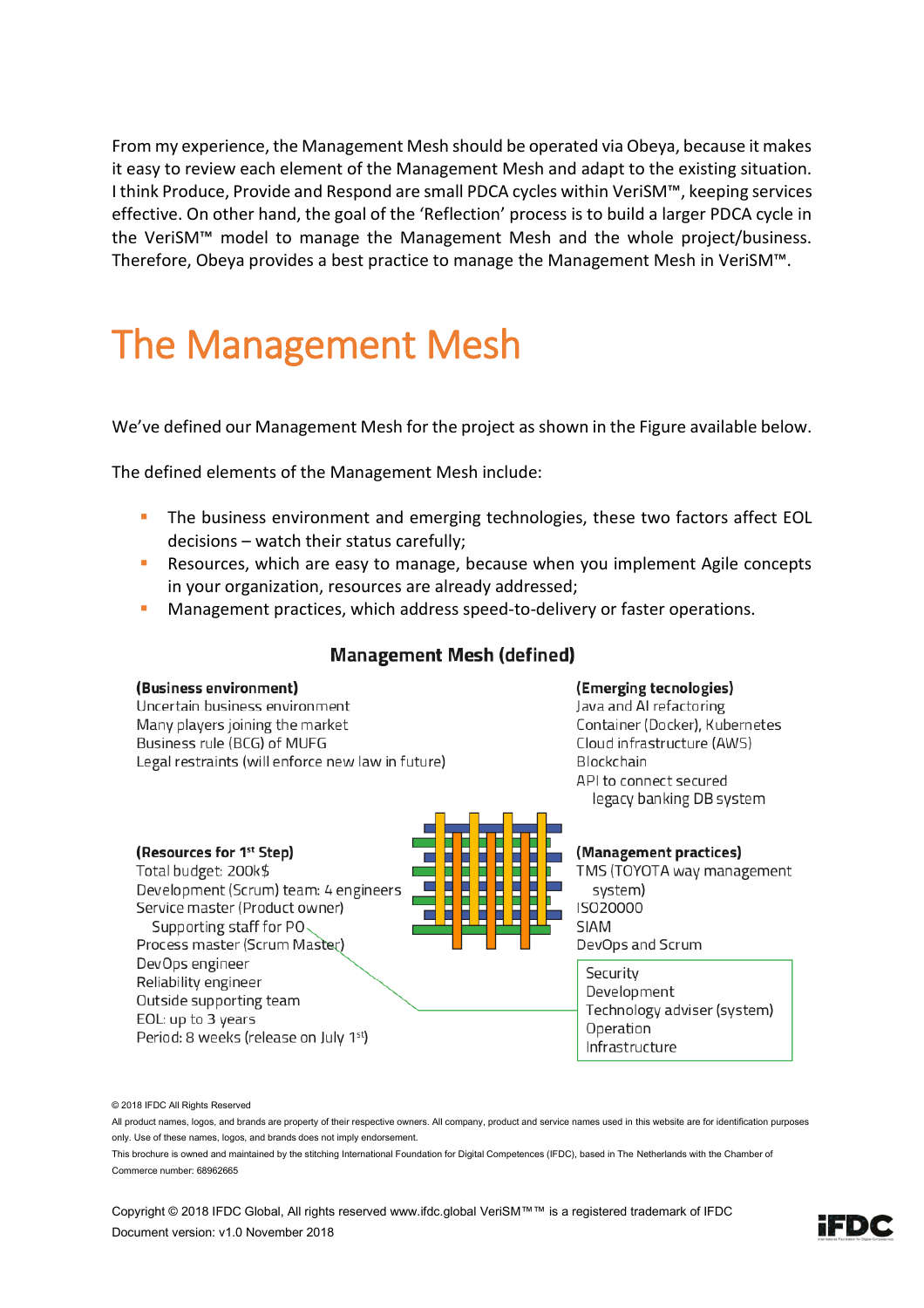The Figures below shows how the project was organized.



DevOps organization (2) Beyond July 2018



© 2018 IFDC All Rights Reserved

All product names, logos, and brands are property of their respective owners. All company, product and service names used in this website are for identification purposes only. Use of these names, logos, and brands does not imply endorsement.

This brochure is owned and maintained by the stitching International Foundation for Digital Competences (IFDC), based in The Netherlands with the Chamber of Commerce number: 68962665